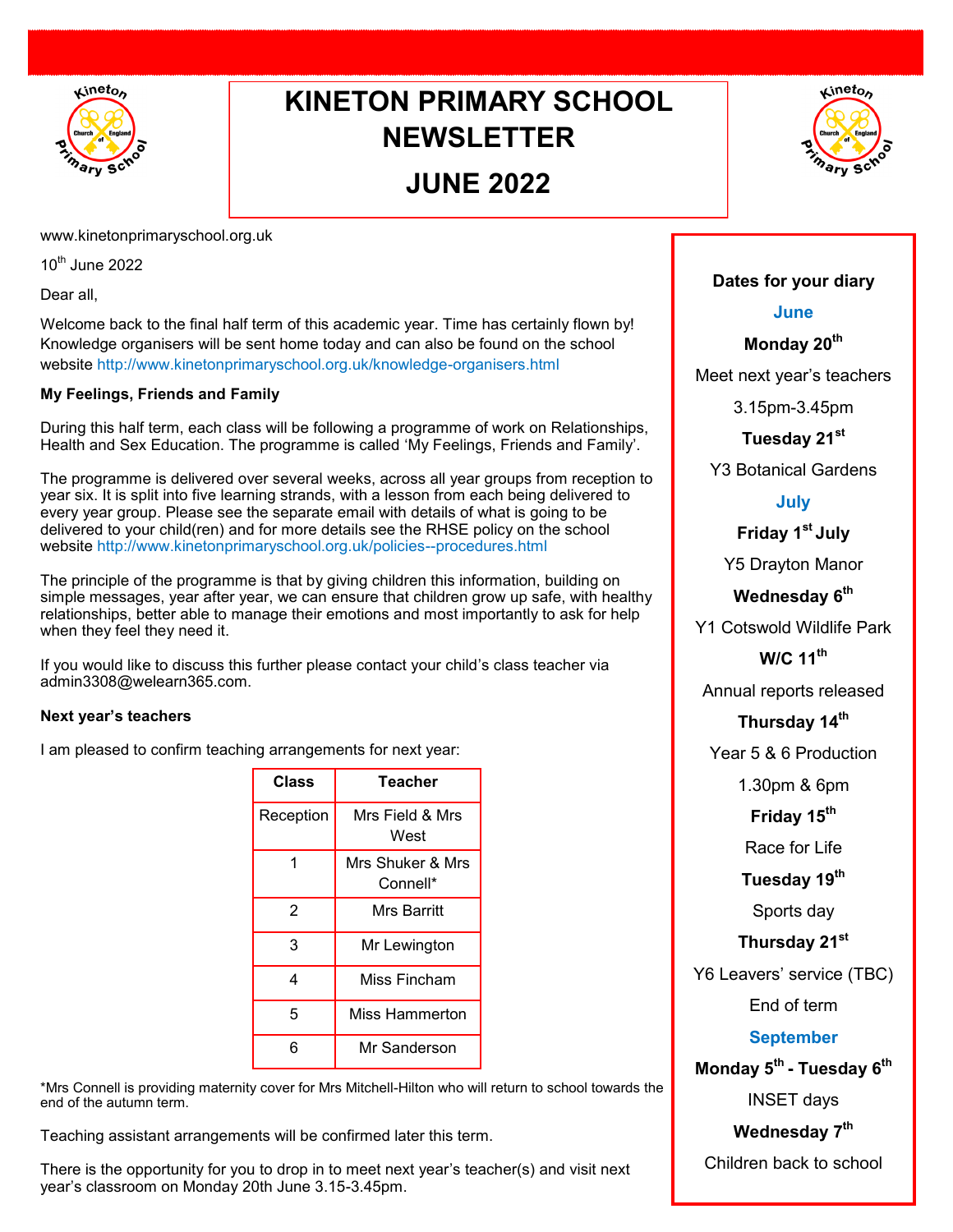#### **Supporting children's independence**

Staff in Key Stage 2 are working hard to develop children's independence as the end of the school year approaches. We would be grateful for parental support with this by leaving the Key Stage 2 playground once a member of staff is present, from 8.45am. Of course, if you need to speak with or pass a message on to a class teacher, please feel free to pop to the office. Thank you for your help.

#### **Year 2 post SATS Georgia O'Keefe Art Project**

Year 2 have had a busy month of May 'quizzing' and have shown throughout how sensible, courageous and brilliant they are. They have done themselves and school proud. Following this they got mucky and down with the school flowers to wrap up their 'Flower Power' topic. Inspired by Georgia O'Keefe's Oriental Poppies, the children sketched and designed their flower, and produced a scaled-up version out of clay, which they painted with acrylics. The results are superb! We chose 3 flowers out of the school borders: Oxeye Daisy, Californian Poppy and Oriental Poppy. (Mrs Barritt)

Have a lovely weekend.

Margaret Pollard

Headteacher